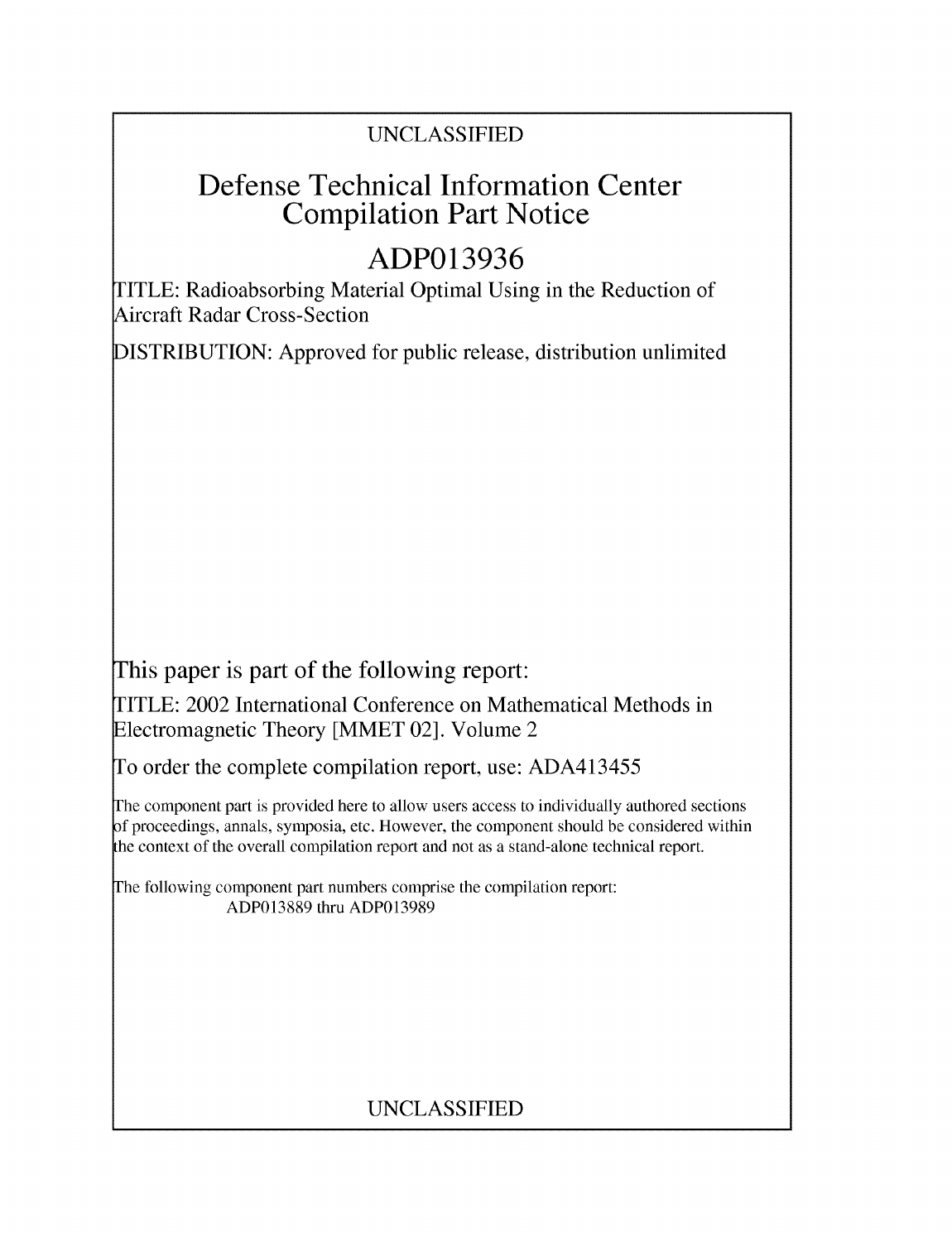### RADIOABSORBING MATERIAL OPTIMAL **USING IN** THE **REDUCTION** OF AIRCRAFT RADAR **CROSS-SECTION**

#### Vitaliy A. Vasilets. Stanislav A. Gorelyshev, Konstantin 1. Tkachuk Kharkov military university. Kharkov. Ukraine E-mail: vasilets@euro.dinos.net

#### ABSTRACT

It's well known. local scattering parts on a smooth convex object elements make the most important contribution to reflected signal energy. So these surface parts of complex shape objects are coated by radioabsorbing materials (RM) in camouflage purpose. As a rule, the radioabsorbing coating (RC) has the sizeable weight and the cost. In this case the problem of optimal using of RM on the object surface has been occurred. The optimal coating method for the reduction of radar cross-section (RCS) has been obtained for a certain illumination and reception directions in limitation conditions for a quantity of the RC using. Optimal coating has been realized due to decision of some integer linear programming problem. Using this method we have had RCS numerical results for reductive aircraft model partly coated by RM.

#### **BASE CALCULATION RELATIONS**

The object construction and coating technology determine the surface fragmentation on some parts. These ones may be have RC or may be perfectly conducting. In this case object RCS is approximately represented as sum of RCS of these parts

$$
\sigma(\theta) = \sum_{i=1}^{N} \sigma_i(\theta). \tag{1}
$$

where N is the number of object surface parts.  $\theta$  is an illumination or reception angle and RCS is a function of this angle. Finally. the values of object RCS averaged in some range of illumination or reception angles will be interested by us and RCS representation by (1) is reasonably for calculation. The method offered in **[11** may be used for calculation of RCS separate object parts. Let a mean RCS for whole object and a mean RCS for i-th surface part for angle range  $\theta_1 \le \theta \le \theta_2$ :

$$
\overline{\sigma} = \frac{1}{\left|\theta_2 - \theta_1\right|} \int_{\theta_1}^{\theta_2} \sigma(\theta) d\theta, \quad \overline{\sigma}_i = \frac{1}{\left|\theta_2 - \theta_1\right|} \int_{\theta_1}^{\theta_2} \sigma_i(\theta) d\theta. \tag{2}
$$

Calculating the range averaging for ( **1).** we obtain

$$
\overline{\sigma} = \sum_{i=1}^{N} \overline{\sigma}_i . \tag{3}
$$

We'll minimize the sum (3) of separate part RCS averaged in a finite range of illumination or reception angles. Let  $\overline{\sigma}_{i}$  is a mean RCS of i-th part with perfectly conducting surface,  $\overline{\sigma}_{i2}$  is a mean RCS of the same part in case of using RC on a surface of this part. The RCS of completely coated object is *N*

$$
\overline{\sigma}_2 = \sum_{i=1}^N \overline{\sigma}_{i2} . \tag{4}
$$

If subtract (4) from (3), we'll obtain

KIEV, UKRAINE, IX-TH INTERNATIONAL CONFERENCE ON MATHEMATICAL METHODS IN ELECTROMAGNETIC THEORY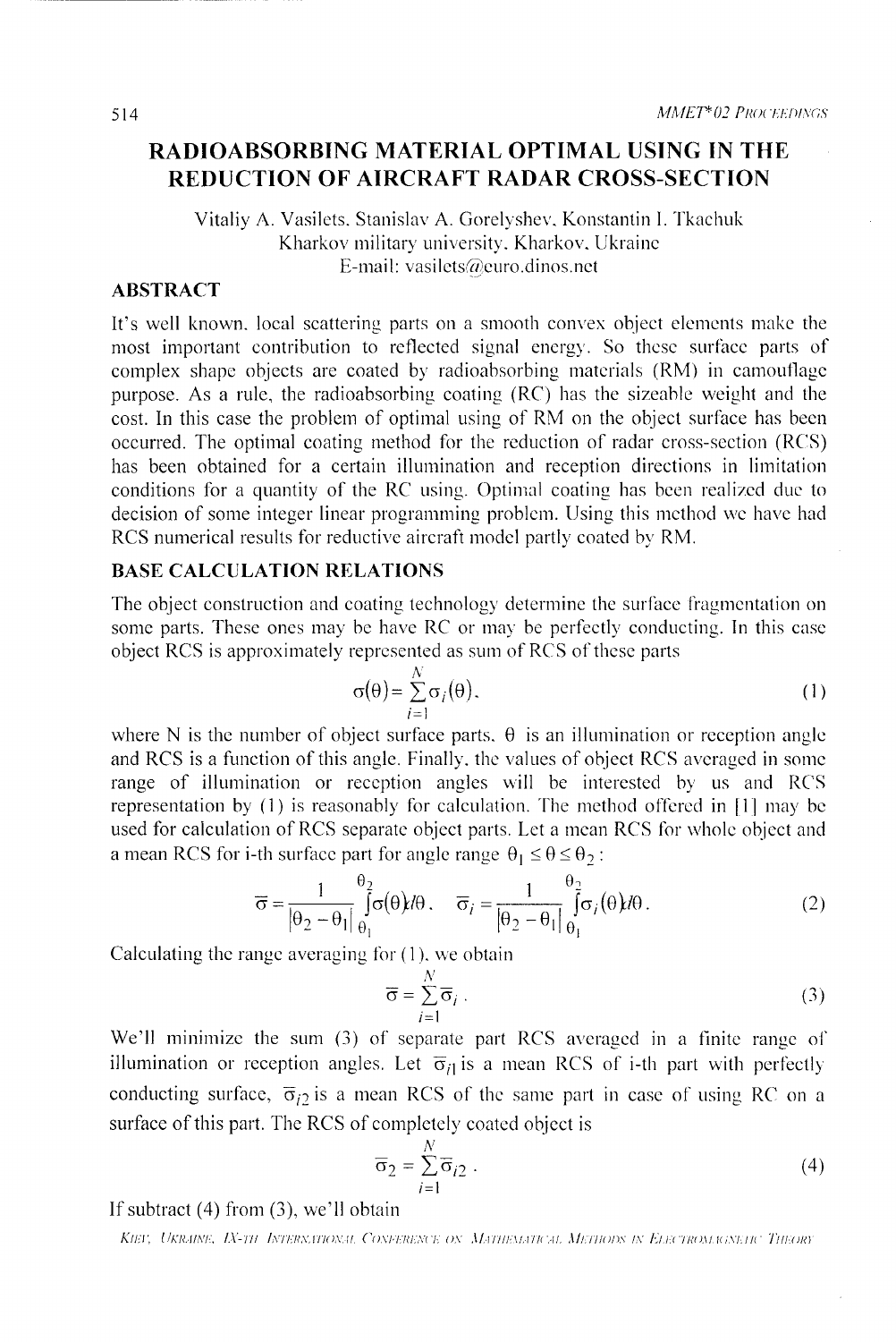*MMET\* 02 PROCEEDINGS* 515

$$
\overline{\sigma} - \overline{\sigma}_2 = \sum_{i=1}^N (\overline{\sigma}_i - \overline{\sigma}_{i2}) = \sum_{i=1}^N \kappa_i (\overline{\sigma}_{i1} - \overline{\sigma}_{i2}) = \sum_{i=1}^N \kappa_i \Delta \sigma_i.
$$
 (5)

Here  $\kappa_i$  is binary factor, which equals zero if i-th part uses RC and equal one if this surface part is perfectly conducting. Let  $S_0$  is as much as a possible square of RM on an object surface,  $S$  is the total square of an object surface and

$$
S = \sum_{i=1}^{N} S_i \tag{6}
$$

The RC square limitation using  $\kappa_i$  (*i* = 1,..., *N*) can be written as

$$
\sum_{i=1}^{N} \kappa_i S_i \ge S - S_0.
$$
 (7)

The problem of RM optimal distribution on an object surface comes to problem of integer linear programming – determination of binary factors  $\kappa_i$  series, that minimize representation (5) and satisfy the limitation condition (7). The solution of this problem may be obtain by any standard method, for example, additive method or method of branches and boundaries [2].

#### **NUMERICAL RESULTS**

The reductive aircraft model (Fig. 1) has been used for numerical calculation. The model includes the surfaces of 4 ellipsoids. The model length is 18m, width is 22m, height is



4.25m. The model RCS has been calculated for sounding frequency 10GGz. The RC parameters are: thickness 1.3mm, permitivity  $\varepsilon'_1 = 20 + i0.1$ , permeability  $\mu'_1 = 1.35 + i0.8$ . Fig. 1. **This material reduces plate RCS** by 15dB for Fig. 1. a normal incidence of sounding signal with

given frequency. The object surface has been broken into 140 parts  $N = 140$ . The dependence of aircraft averaged RCS on optimal used RM square has been represented on Fig.2 for azimuth range **-10'...+10'** relatively aircraft axis and elevation angle (range **0'...-8')** relatively wing plane (monostatic case and illumination from a lower



half-space). The similar dependence for bistatic case for front sounding and bistatic angle by azimuth  $-10^{\circ}$ ... $+10^{\circ}$  and by elevation  $0^{\circ}$ ...-8° has been represented on Fig.3. In bistatic case the averaged RCS decreases quicker than in monostatic case. This is determined by lesser displacements of local scattering centers on object surface in bistatic case and, therefore, by different optimal distribution of RM. The acceptable

KIEV, UKRAINE, IX-TH INTERNATIONAL CONFERENCE ON MATHEMATICAL METHODS IN ELECTROMAGNETIC THEORY